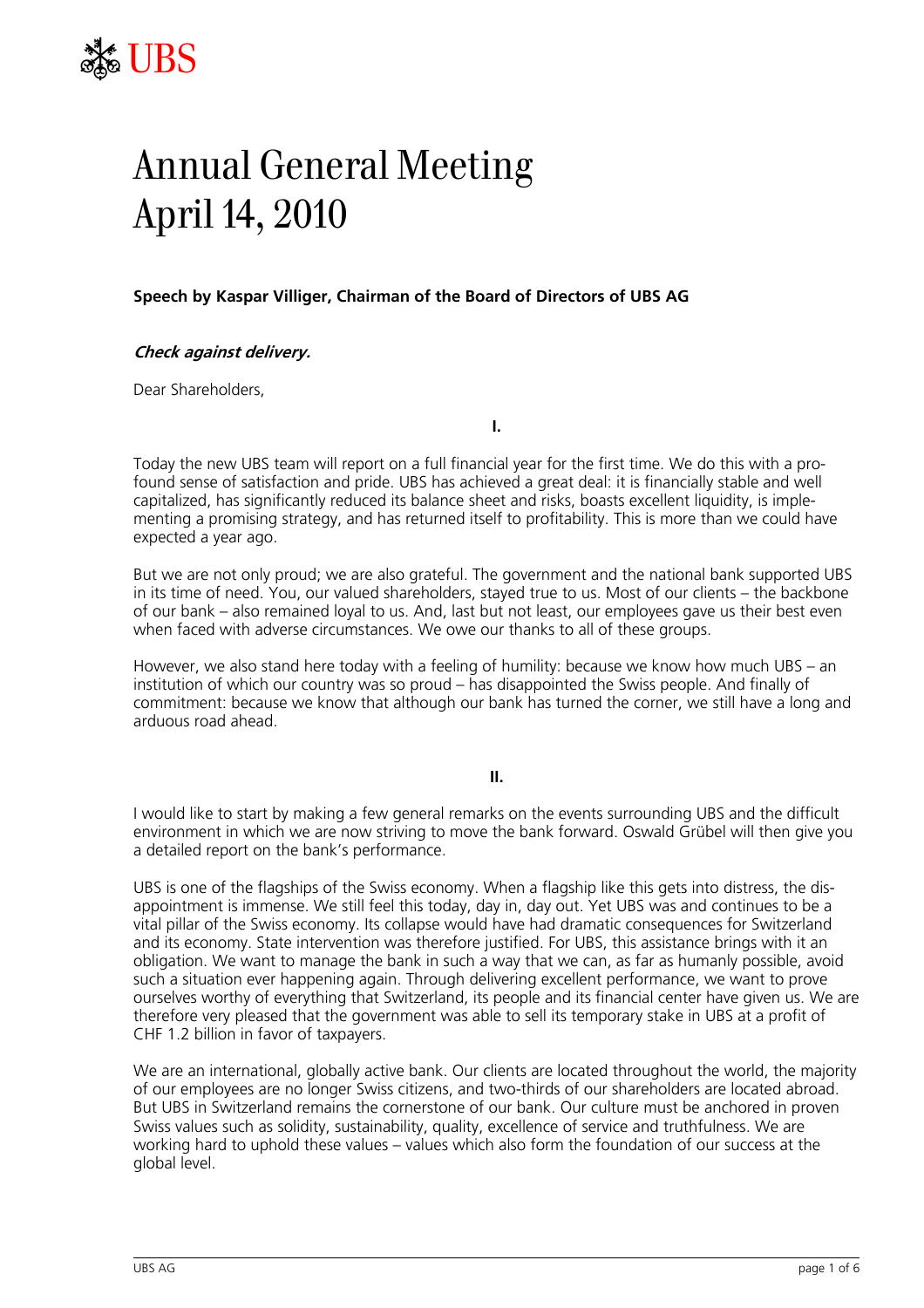

Trust can be destroyed overnight. But rebuilding it is a long and arduous task. We are well aware of this. I am grateful that management and employees have not relented in their efforts, although on occasion they may have the impression that the unyielding barrage of criticism from politicians and the media keeps growing louder and louder no matter how well they do their jobs. They did not cause the crisis, and many of them could pick up tomorrow and find an attractive position elsewhere with much less criticism. But they are sticking with it.

Trust is generated through action, not through PR or hollow words. That is why we are continuing to work hard and push forward with perseverance and determination. Everything we do must be in the interests of our clients, and we must always provide them with the full range of our world-renowned expertise: this is the core of our new strategy. We and our shareholders will be successful only when we make ourselves the best partner in meeting our clients' financial needs.

### **IV.**

I started by saying that we are happy with what we have achieved since the last annual general meeting. We believe that UBS has tremendous potential for the future. We are therefore approaching the coming years with confidence. However, the environment will remain difficult. I would like to say a few words on this.

We are still very concerned with one problem which, at least until the much discussed recent decision by the Federal Administrative Court, we thought had been solved. It concerns some of the 4,450 accounts of former US clients which the Swiss Federal Tax Authority must provide to the US tax authorities under the agreement reached last August between Switzerland and the US. However, according to the court this may only occur if Parliament approves the US-Swiss agreement. I am aware that UBS triggered this problem itself and we are deeply sorry. But now it has developed into a problem involving national governments. Not complying with an agreement that is binding under international law would damage Switzerland's credibility abroad and could dramatically impact economic relations with the US. I understand that Parliament is struggling with this decision. But it is now much more than UBS which is at stake. I would like to mention that UBS has carefully and promptly performed all of the duties imposed on it by the US and Swiss authorities.

UBS will never release the data illegally. We do not want anyone at this bank to break the law. Compliance with law is one of the primary responsibilities of the Group Executive Board. If we were to release the data in violation of the law, it would be a disastrous sign for the entire financial center, which would lose even more credibility. I also do not understand how there can be politicians who want to impose conditions on a simple and legally accepted solution to an international problem, conditions which could significantly worsen the position of the financial center.

# **V.**

The greatest problem in terms of domestic policy is that of bonus payments. Here, UBS has a dilemma. On the one hand, calls for moderation and preventing excess are understandable and appropriate. On the other hand, in order to survive in a competitive environment, UBS must be able to retain and recruit the most capable and trustworthy professionals in a labor market that remains challenging. Nevertheless, we were the first major bank to dramatically adjust our remuneration system to increase sustainability and appropriate risk-taking. I will come back to these issues in the compensation report.

However, here I would like to address three basic questions concerning remuneration policy in the financial sector, and they are the following: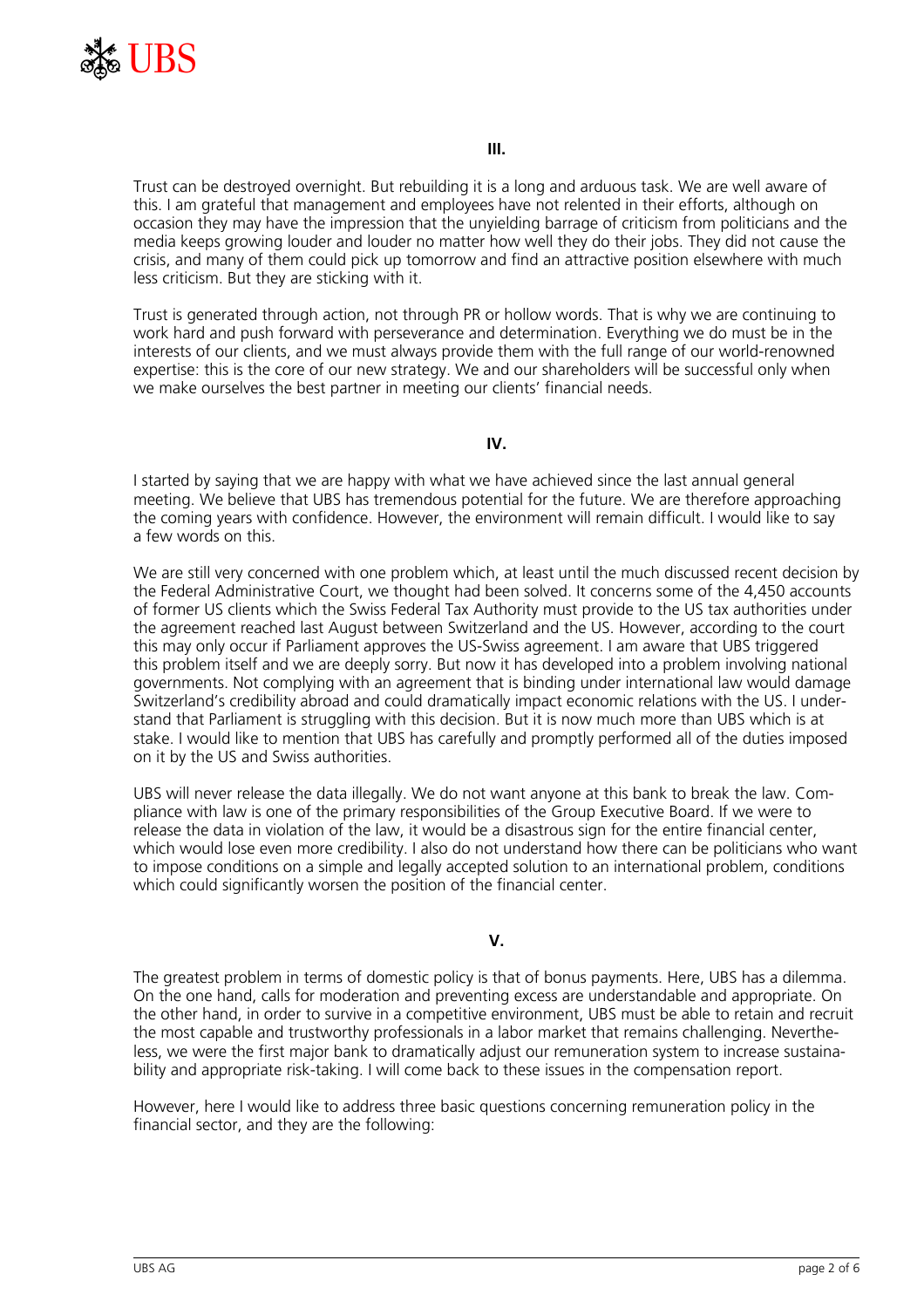

- 1. Does the financial sector pay excessively high salaries?
- 2. Do bonus systems create incentives to take on risk carelessly?
- 3. Should a bank that is assisted by the government or that makes a loss even pay bonuses?

The financial sector pays higher salaries than the so-called "real economy." You may wonder whether this discrepancy is justified. I believe that some salaries, especially at higher organizational levels, have become excessive in recent years. However, the new regulations and market conditions should result in moderation over the long term. But the level will probably remain above that of the real economy. Good people who generate high revenues with their teams are still highly sought after. Retaining and recruiting them requires compensation at levels that are customary in the respective job markets. This is the only way to manage a major bank successfully. UBS cannot change that. On the other hand, it is certainly not at the forefront of excessive executive compensation. We cut back too much last year, causing us to lose entire teams, their clients and the corresponding revenue – and it was too high a price to pay. We had to make corrections in order to stabilize the bank. Incidentally, many of our best people are still being recruited by head hunters and competitors.

To answer the second question, you must bear in mind that the incentive systems were clearly faulty since they encouraged taking risks that were too high. We were the first major bank that publicly curtailed and systematically corrected this. In this regard, the mindset in the sector is now in the process of shifting in the right direction. That is good news.

The third question has practically been answered by the first question. A bank that is supported by the government or that makes a loss should be expected to be conservative when paying salaries. But requiring it to refrain from paying any bonuses at all and not permitting it to pay compensation in line with market rates means taking away its chances for recovery and survival. That is why I strongly reject the criticism of our remuneration policy. It fails to acknowledge the realities. We had to act in a manner which would enable us to once again create added value for you, our esteemed shareholders.

We should also not forget that a bonus essentially has four components. The first part is a flexible salary component that could in principle be built into the base salary. But that would not be wise, because it would take banks much longer to adjust costs in the event of a recession and they would have to resort to layoffs sooner. The second part comprises a payment made to everyone if the bank performs particularly well. This component may be eliminated if the bank makes a loss. The third component is individual performance. Should exceptional performance by an individual go unrecognized just because the bank is having problems in general? Or should individuals receive nothing if they are able to reduce a loss of 10 billion to a loss of 1 billion under extremely difficult conditions, e.g. in the case of particularly problematic toxic assets? And what about those who could earn perhaps three times their salary performing a less challenging job at a more successful competitor? The fourth part includes payments designed to help the bank retain good people. You could call these employment market incentives. They were essential to ensuring that UBS could even carry on. Naturally, large severance packages for those who fail, for example, must be done away with.

Proposals have been put forward calling for the rejection of our very extensive compensation report. However, the Board of Directors is convinced that not approving the report goes against the interests of our shareholders. Why?

Last year's compensation report outlined for the first time criteria for the Executive Board which will ensure sustainable and risk-appropriate remuneration in the future. That report could not, as would usually be the case, be applied to the prior year, as the key criteria were not yet in force. This year's report is more comprehensive and applies in full to the financial year just concluded. This change in the system will also result in bringing to UBS a reporting rhythm that is common in the sector. Critics are now saying that the remuneration policy does not meet the criteria set out a year ago and that it is not appropriate to change the concept approved by shareholders last year.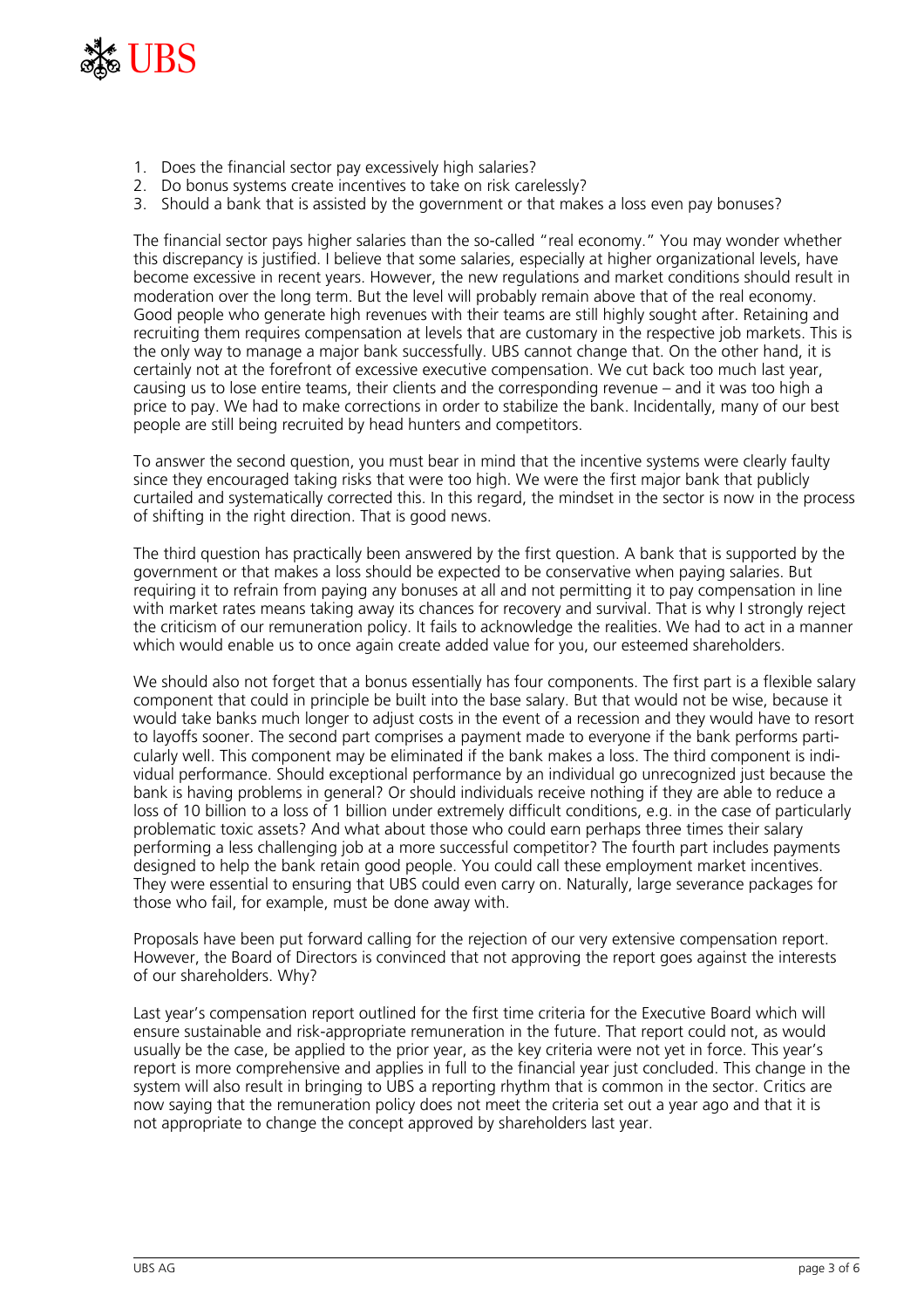

This criticism is unjustified for three reasons. As I already mentioned, the introduction of the new remuneration system resulted in departures which began to endanger the stability of the bank. We felt compelled to make targeted increases as well as certain adjustments to the benchmarks for the cash components. At the same time, approximately 1,000 key top performers received an additional stockbased instrument which extends over a period of five years and has strict expiry provisions. It creates strong incentives to stay at UBS. This instrument is only being offered once and is not planned for future years. All of this enabled us to avoid a dangerous staff exodus.

Secondly, this has not changed the fact that the remuneration system is focused on sustainability. The adjustments within the salary components are consistent with the principles of last year's report.

Thirdly, modifications must be allowed if the economic success of the bank is on the line. This is the only way to generate shareholder value. However, the change in the system gives shareholders an opportunity to once again voice their opinions on the modifications. This is appropriate, democratically speaking. The vote, however, is consultative, meaning that the results are not binding for UBS. Nevertheless, we will take the results of the vote very seriously and analyze them closely.

**VI.**

I would now like to make some remarks on the fact that UBS continued to draw heavy criticism last year even though it actually did everything right.

I stated at the outset that there were good reasons for the support that the Swiss government and the national bank gave our firm. More than once, government officials made courageous decisions in order to clear away obstacles for the bank's long-term stability. But legal decisions -- about which I do not wish to comment -- created new uncertainty. The bank and government officials are working hard to remove any remaining obstacles and avoid new ones as well.

The largely new Board of Directors and a new management team under Oswald Grübel, together with employees, have put a lot of dedication and energy into the task of righting the UBS ship. We have made more progress than we could have expected one year ago. I would like to repeat once again that senior management is rightly proud of what has been accomplished. Oddly enough, the Swiss public has not shown much interest in these accomplishments. In contrast, there have been emotional debates about why those in charge at the time of the debacle are not being sued, and about who might have exceeded their authority and when. Those are certainly important questions. But we must make sure that we do not lose our momentum and desire to shape the future by allowing ourselves to become mired in the past.

Nevertheless, the Board of Directors has by no means dropped the question of responsibility for the debacle. But this question must be dealt with in a sober fashion and without emotion. The key question for the Board of Directors is how best to increase shareholder value. The Board of Directors has by no means dismissed the need for investigations of former senior executives responsible for the debacle. In fact, no bank to our knowledge has ordered more internal and external investigations or cooperated so extensively with supervisory authorities in their probes regarding the events surrounding the crossborder asset management business in the United States and subprime losses. None of these nearly 10 internal and external investigations have brought forth evidence that would seem to offer the potential for bringing legal claims against former members of senior management. The Zurich district attorney's office also came to the same conclusion.

But there is more. The Swiss Code of Obligations states that the Board of Directors must protect the interests of a company. This can even mean in some cases that the board should not press legal claims if there were some chance that they would be successful (though in our case we clearly doubt they would be successful). Experience shows that such trials last a minimum of 10 years, cost millions of francs, keep a company in the headlines for years, lead to paralysis within the company, and in the end turn out to be much ado about nothing. All this is not in the interest of the company or its shareholders. Moreover, a mistake made by a company is not in and of itself liable to prosecution. If this were the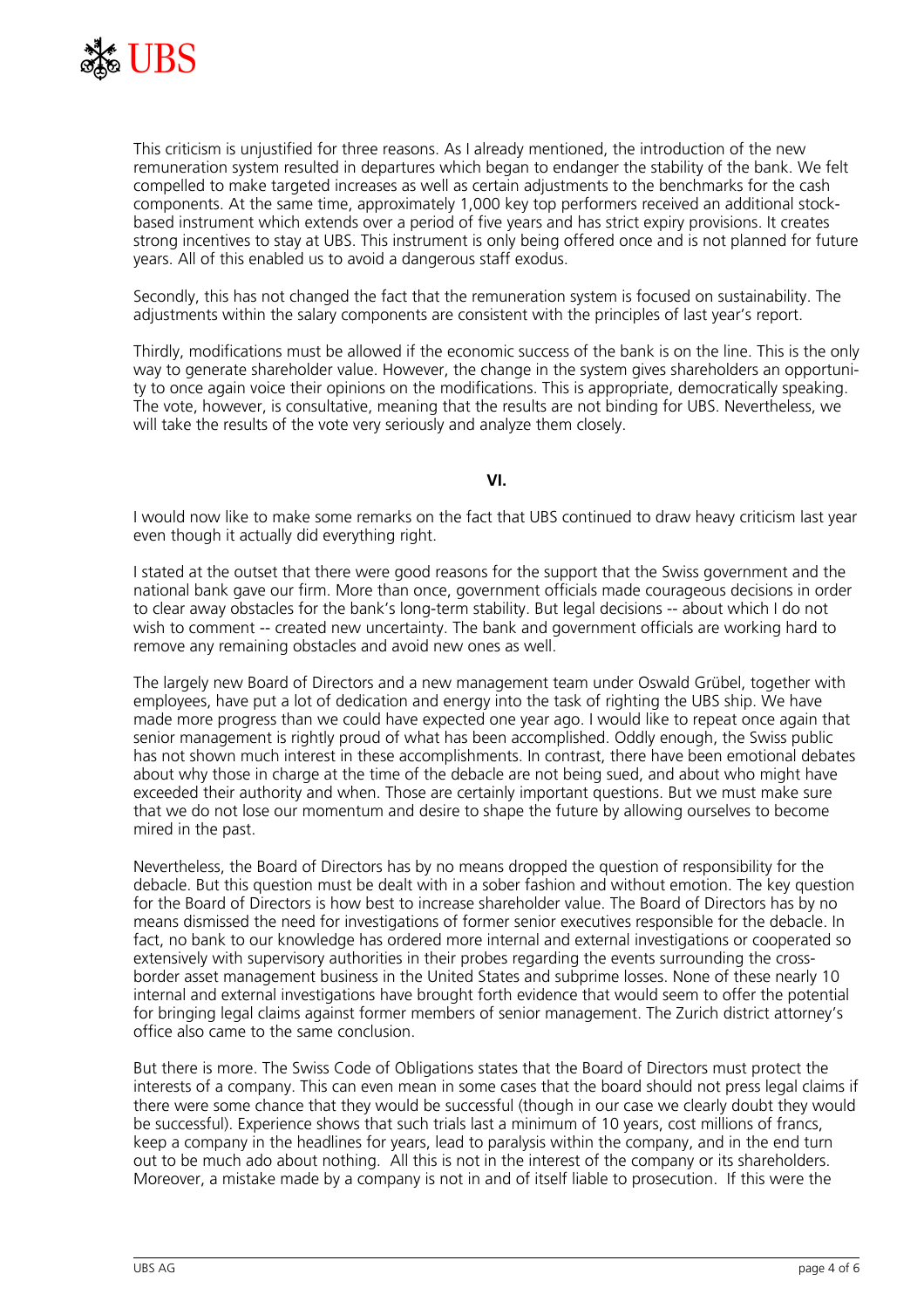

case, no reasonable person would ever want to become an entrepreneur. This would have catastrophic consequences for our economy.

Because we want to focus on the future and close the chapter on the past, we are proposing that you grant formal discharge for the years 2007 and 2008. This move is correct both in a legal sense and in terms of corporate policy. Postponing the discharge would not change the situation. And simply waiting five years until the statute of limitations on all claims has expired does not seem to us to be the proper solution. It would thus undermine the right of shareholders to grant or not to grant discharge.

However, we underestimated the public's reaction to this proposal. From our current perspective, we still see this proposal as the logical course of action, but it was also politically unwise. It was never our intent to enshroud the past in silence or to undermine the parliamentary investigations. Our focus has always been on the future and on protecting the interests of the company. In any case, the discharge does not protect the board members and senior executives who were in charge if new, previously unknown facts come to light. The same holds true for any new findings that come out of the parliamentary investigations.

Many political figures, including some Federal Councilors, as well as supervisory authorities urged us not to include the discharge for 2007 and 2008 on the agenda. It was not easy for us to ignore these recommendations, as the persons making the suggestions presented sound, reasonable arguments for their case. But our own in-depth analysis showed that a belated withdrawal of this item from the agenda could have led to new legal risks whose consequences must not be underestimated. It is thus clearly the right decision to give shareholders the possibility to vote on whether or not to grant discharge.

For me there is something more important. There is a moral corporate responsibility that goes beyond the courts and criminal justice. And this responsibility weighs heavily. Former board members and senior management of UBS made some wrong business decisions that led to one of the biggest nearcatastrophes in the history of the Swiss economy. The decisions they took they made in good faith. Nobody wanted to cause damage to UBS. But they must face this moral responsibility. Marcel Ospel, Peter Wuffli, Stephan Haeringer and Marco Suter as well as two former non-Swiss members of the Group Executive Board have repaid and voluntarily agreed to forego contractually fixed benefits amounting to CHF 70 million, thus accepting responsibility without admitting to any guilt. It is important to remember this fact. Together with other additional smaller payments, these amounts reach the dimension that my predecessor had estimated at the last AGM.

#### **VII.**

There is currently a lively debate underway about whether the big banks are too big for Switzerland. It is a legitimate debate in light of the support given by the Swiss government and the Swiss National Bank. We are not shutting ourselves off from this discussion. But this debate, depending on its outcome, could have important consequences for the strategic options of UBS. UBS does not want to be big for big's sake. Size is not a goal in and of itself. But UBS wants to provide complex, high-quality and integrated services to clients both here in Switzerland and abroad. These clients include not only our private clients in Switzerland, but also small and medium-sized firms, Swiss firms operating globally, clients who invest worldwide and also other Swiss banks.

We have a model that is tailored to Switzerland. It is not driven by tax considerations, but it also brings benefits to the Swiss tax authorities and to the economy. This model may indeed be the only possibility for a small country to ensure it retains its standing as a major financial center. But this model requires a certain size, and it is inconceivable without the services of the Investment Bank for our clients. The Investment Bank is not a purpose in and of itself. It is a service we offer. Two thirds of our shareholders come from abroad. They put their money to work in Switzerland because they believe in this model and because they believe in Switzerland. We have to include the motivations of these shareholders in our considerations as much as we do the motivations of our Swiss shareholders.